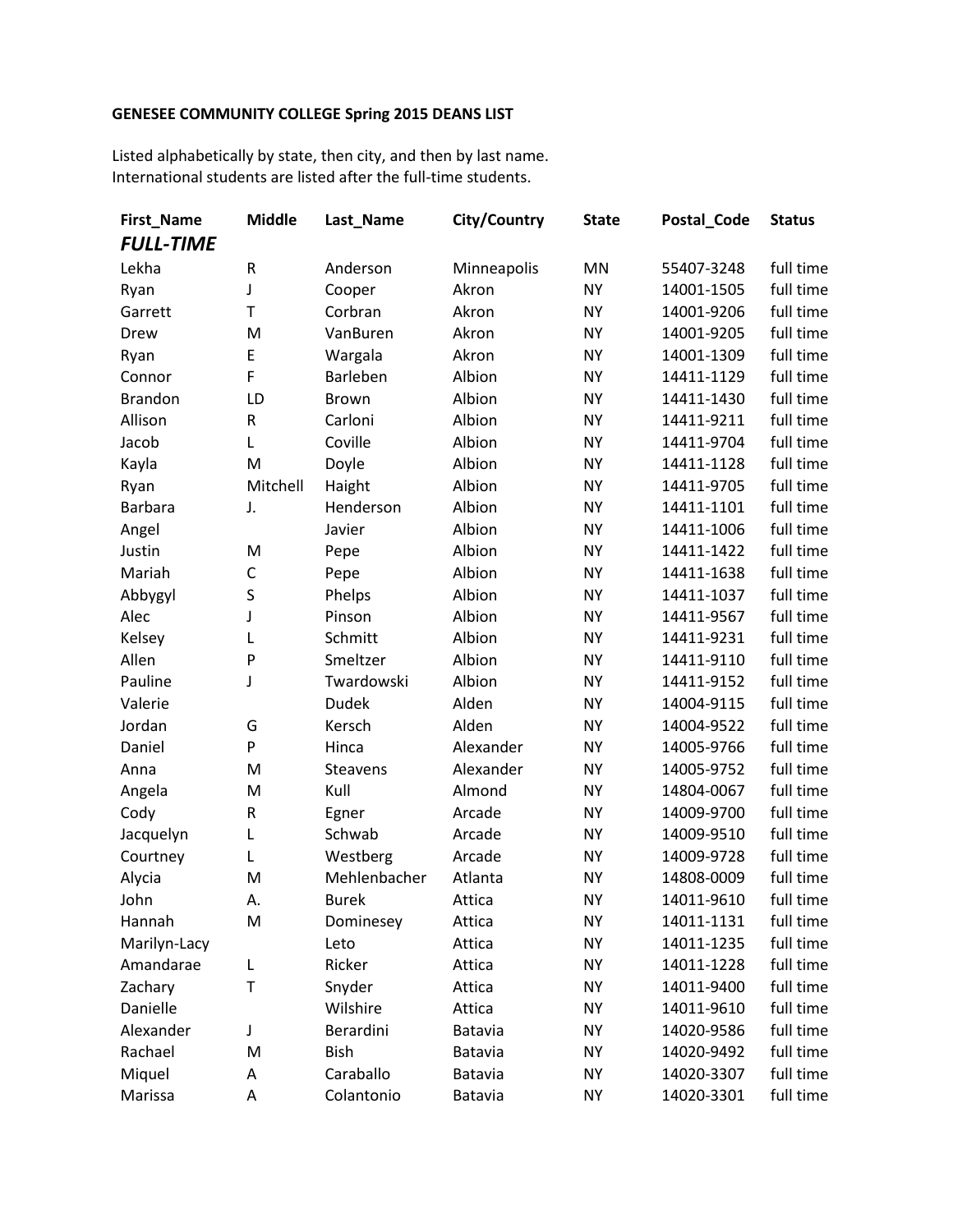| Simone       | M            | Davis         | Batavia          | <b>NY</b> | 14020-1819 | full time |
|--------------|--------------|---------------|------------------|-----------|------------|-----------|
| Ashley       | E            | Elmore        | Batavia          | <b>NY</b> | 14020-3023 | full time |
| Heather      | M            | Figlow        | Batavia          | <b>NY</b> | 14020-3608 | full time |
| Nohema       | $\mathsf{C}$ | Garcia Torres | <b>Batavia</b>   | <b>NY</b> | 14020-2627 | full time |
| Erin         | M            | George        | Batavia          | <b>NY</b> | 14020-9620 | full time |
| Joseph       | E            | Hall          | Batavia          | <b>NY</b> | 14020-2321 | full time |
| Eva          | G            | Hernandez     | <b>Batavia</b>   | <b>NY</b> | 14020-2921 | full time |
| Jaclyn       | L            | <b>Higgs</b>  | Batavia          | <b>NY</b> | 14020-9596 | full time |
| Tyler        | J            | Hoye          | Batavia          | <b>NY</b> | 14020-2720 | full time |
| Tony         | W            | Martyn        | <b>Batavia</b>   | <b>NY</b> | 14020-2944 | full time |
| Kenneth      | А            | McMaster      | Batavia          | <b>NY</b> | 14020-2008 | full time |
| Ben          | ${\sf R}$    | Olsen         | Batavia          | <b>NY</b> | 14020-2422 | full time |
| Kimberly     | S            | Samuelson     | <b>Batavia</b>   | <b>NY</b> | 14020-1609 | full time |
| Shannon      | L            | Smith         | Batavia          | <b>NY</b> | 14020-3341 | full time |
| Sarah        | M            | St. John      | Batavia          | <b>NY</b> | 14020-1607 | full time |
| Amanda       | Τ            | Sterzick      | <b>Batavia</b>   | <b>NY</b> | 14020-3502 | full time |
| Cody         | D            | Swimline      | Batavia          | <b>NY</b> | 14020-2615 | full time |
| Alexandria   | A            | Waite         | Batavia          | <b>NY</b> | 14020-2012 | full time |
| Erika        | R            | Weis          | Batavia          | <b>NY</b> | 14020-3820 | full time |
| Jessica      | M            | Cometa        | <b>Belfast</b>   | <b>NY</b> | 14711-0023 | full time |
| Shawna       | L            | Adams         | Bergen           | <b>NY</b> | 14416-9526 | full time |
| Tori         |              | Cartwright    | <b>Bliss</b>     | <b>NY</b> | 14024-9795 | full time |
| Alexis       | N            | Krinkie       | <b>Brockport</b> | <b>NY</b> | 14420-1453 | full time |
| Abigail      | H            | Matthews      | Brockport        | <b>NY</b> | 14420-1117 | full time |
| Christina    | E            | Zollweg       | <b>Brockport</b> | <b>NY</b> | 14420-2264 | full time |
| Clarines     |              | Rodriguez     | <b>Bronx</b>     | <b>NY</b> | 10472-5340 | full time |
| <b>Tarik</b> | S            | Allicock      | Brooklyn         | <b>NY</b> | 11236-2819 | full time |
| Helen        |              | <b>Busch</b>  | <b>Buffalo</b>   | <b>NY</b> | 14226-3007 | full time |
| Christopher  | M            | Ossa          | <b>Buffalo</b>   | <b>NY</b> | 14221-6232 | full time |
| Jamie        | L            | Pankow        | Castile          | <b>NY</b> | 14427-9711 | full time |
| Chelsea      | N            | Platt         | Chaffee          | <b>NY</b> | 14030-9780 | full time |
| Anthony      |              | Stampone      | Chaffee          | <b>NY</b> | 14030-0094 | full time |
| Rebecca      | R            | Ventura       | Chaffee          | <b>NY</b> | 14030-9417 | full time |
| Samuel       | J            | Underwood     | Churchville      | <b>NY</b> | 14428-9613 | full time |
| James        | R            | Bligh         | Cohocton         | NY        | 14826-9448 | full time |
| Shannon      | ${\sf R}$    | Murphy        | Conesus          | NY        | 14435-9505 | full time |
| Leah         | J            | Watkins       | Conesus          | NY        | 14435-0026 | full time |
| Danielle     | M            | Milbrand      | Corfu            | <b>NY</b> | 14036-9537 | full time |
| Noah         | F            | Cappotto      | Dansville        | <b>NY</b> | 14437-1304 | full time |
| Melinda      | Α            | Clayton       | Dansville        | <b>NY</b> | 14437-1227 | full time |
| Mildaymig    | А            | Cueto         | Dansville        | <b>NY</b> | 14437-1327 | full time |
| Deborah      | R            | Rivera        | Dansville        | <b>NY</b> | 14437-1706 | full time |
| Jessicca     | M            | Ruffell       | Dansville        | NY        | 14437-1436 | full time |
| Debra        | L            | Knauber       | Darien Center    | <b>NY</b> | 14040-9709 | full time |
| Felicia      | R            | Pfalzer       | Darien Center    | <b>NY</b> | 14040-9715 | full time |
| Charles      | D            | <b>Dick</b>   |                  |           |            | full time |
|              |              |               | Delevan          | <b>NY</b> | 14042-9529 |           |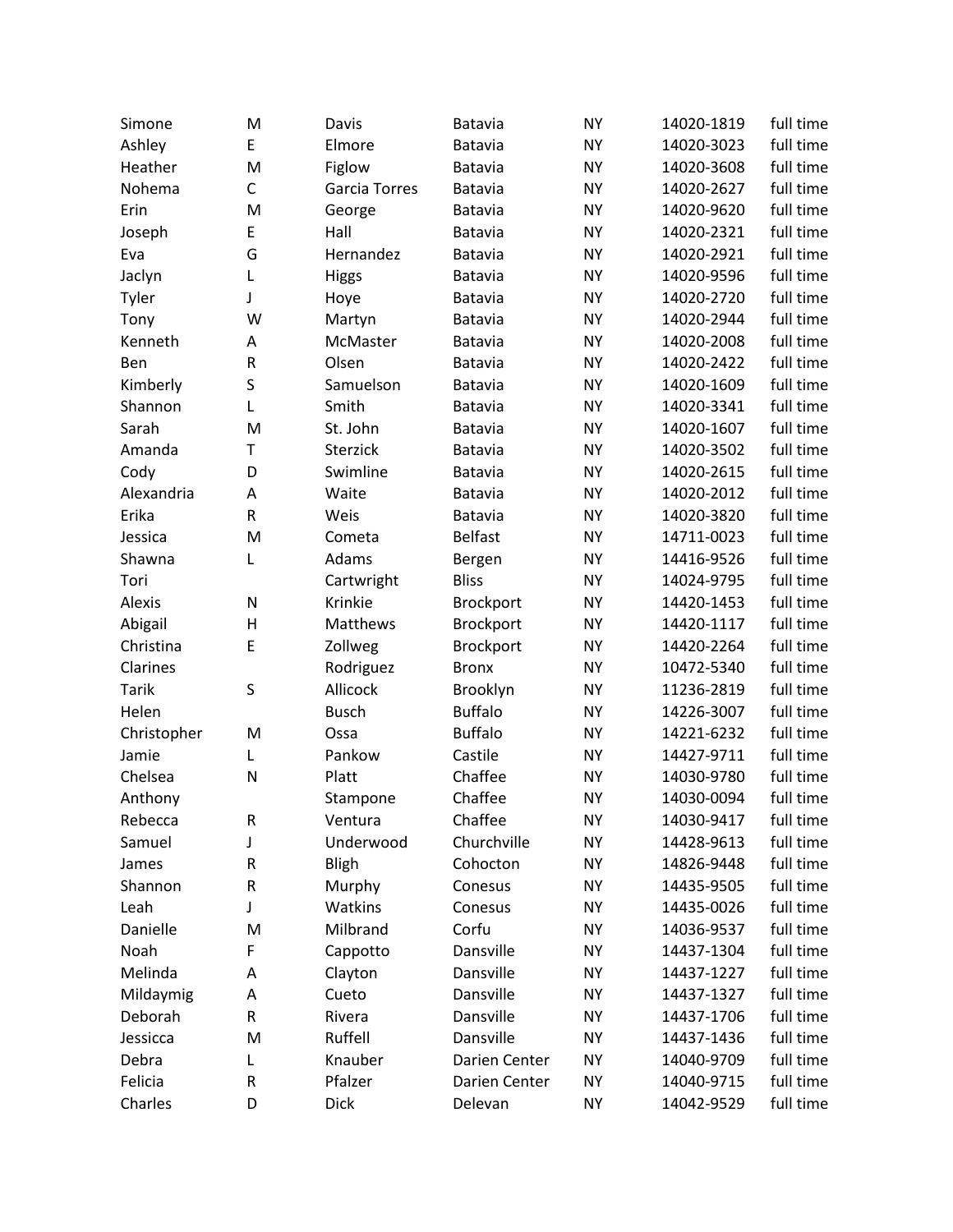| Wendy           | н            | Willard        | Delevan             | <b>NY</b> | 14042-9420 | full time |
|-----------------|--------------|----------------|---------------------|-----------|------------|-----------|
| Adam            | M            | Tucker         | <b>East Amherst</b> | <b>NY</b> | 14051-2251 | full time |
| Nicole          | L            | <b>Draves</b>  | East Bethany        | <b>NY</b> | 14054-9802 | full time |
| Kristy          | L.           | Barber         | Elba                | <b>NY</b> | 14058-9739 | full time |
| Fany            | L            | Loughlin       | Geneseo             | <b>NY</b> | 14454-9735 | full time |
| Meghan          | L            | Smith          | Geneseo             | <b>NY</b> | 14454-9509 | full time |
| Justin          | R            | Kanouse        | Groveland           | <b>NY</b> | 14462-9544 | full time |
| Jacob           |              | Wittmeyer      | Hamburg             | <b>NY</b> | 14075-6328 | full time |
| Olivia          | P            | <b>Barone</b>  | Hamlin              | <b>NY</b> | 14464-9313 | full time |
| Curt            | C.           | Crumb          | Hamlin              | <b>NY</b> | 14464-9403 | full time |
| Natalie         | E            | Crumb          | Hamlin              | <b>NY</b> | 14464-9403 | full time |
| Erin            | E            | Hoyt           | Hamlin              | <b>NY</b> | 14464-9744 | full time |
| Carrington      | E            | Ellis          | Hammondsport        | <b>NY</b> | 14840-9301 | full time |
| Karen           | A            | Hays           | Henrietta           | <b>NY</b> | 14467-9741 | full time |
| Jeanne          | J            | Rivera         | Hilton              | <b>NY</b> | 14468-9209 | full time |
| Wendy           | M            | Vary           | Hilton              | <b>NY</b> | 14468-9727 | full time |
| Tashanna        |              | Hards          | Holley              | <b>NY</b> | 14470-9324 | full time |
| Rachel          | L            | Oliver         | Holley              | <b>NY</b> | 14470-9393 | full time |
| Michelle        | L            | Silpoch        | Holley              | <b>NY</b> | 14470-9343 | full time |
| Emily           | J            | Skehan         | Holley              | <b>NY</b> | 14470-9761 | full time |
| Emily           | M            | Smith          | Holley              | <b>NY</b> | 14470-9715 | full time |
| Chelsea         | V            | <b>Briglin</b> | Honeoye Falls       | <b>NY</b> | 14472-9044 | full time |
| Danelle         | M            | Clark          | Hornell             | <b>NY</b> | 14843-2208 | full time |
| Wesley          | M            | Erhardt        | Java Center         | <b>NY</b> | 14082-0096 | full time |
| Krystle         | E            | Kasprzak       | Java Center         | <b>NY</b> | 14082-9624 | full time |
| Tia             | ${\sf R}$    | Lusk           | Kendall             | <b>NY</b> | 14476-9762 | full time |
| Kimberly        | A            | Preston        | Kendall             | <b>NY</b> | 14476-9612 | full time |
| Darcey          | $\mathsf{C}$ | Schulwitz      | Kendall             | <b>NY</b> | 14476-9748 | full time |
| Andrew          | ${\sf R}$    | Kennedy        | Kent                | <b>NY</b> | 14477-9610 | full time |
| Joseph          | D            | Rosado         | Kent                | <b>NY</b> | 14477-9763 | full time |
| Phyllis         | M            | Tinkous        | Kent                | <b>NY</b> | 14477-9719 | full time |
| <b>Brittney</b> | А            | Meisenzahl     | Lakeville           | <b>NY</b> | 14480-9721 | full time |
| Nicole          | E            | Niedzielski    | Lancaster           | <b>NY</b> | 14086-9544 | full time |
| Danielle        | M            | Zale           | Lancaster           | <b>NY</b> | 14086-3420 | full time |
| Lauren          | M            | Englerth       | Le Roy              | <b>NY</b> | 14482-9340 | full time |
| Hannah          | E            | Miller         | Le Roy              | <b>NY</b> | 14482-1220 | full time |
| Paul            | R            | Thater         | Le Roy              | NY        | 14482-8816 | full time |
| Sarah           | E            | Worley         | Le Roy              | <b>NY</b> | 14482-9332 | full time |
| Jeffrey         | T            | Young          | Le Roy              | <b>NY</b> | 14482-1433 | full time |
| Susan           | M            | O'Grady        | Lima                | NY        | 14485-9568 | full time |
| Sarah           |              | Bentley        | Liverpool           | <b>NY</b> | 13090-3031 | full time |
| Victoria        | D            | Bourgoine      | Livonia             | <b>NY</b> | 14487-9738 | full time |
| Candice         | L            | Murphy         | Livonia             | NY        | 14487-9634 | full time |
| Kristina        | А            | Yadloczky      | Lockport            | NY        | 14094-6378 | full time |
| Calvin          | B            | Hargrave       | Lyndonville         | NY        | 14098-9788 | full time |
| Alison          | N            | <b>Boring</b>  | Medina              | NY        | 14103-1544 | full time |
|                 |              |                |                     |           |            |           |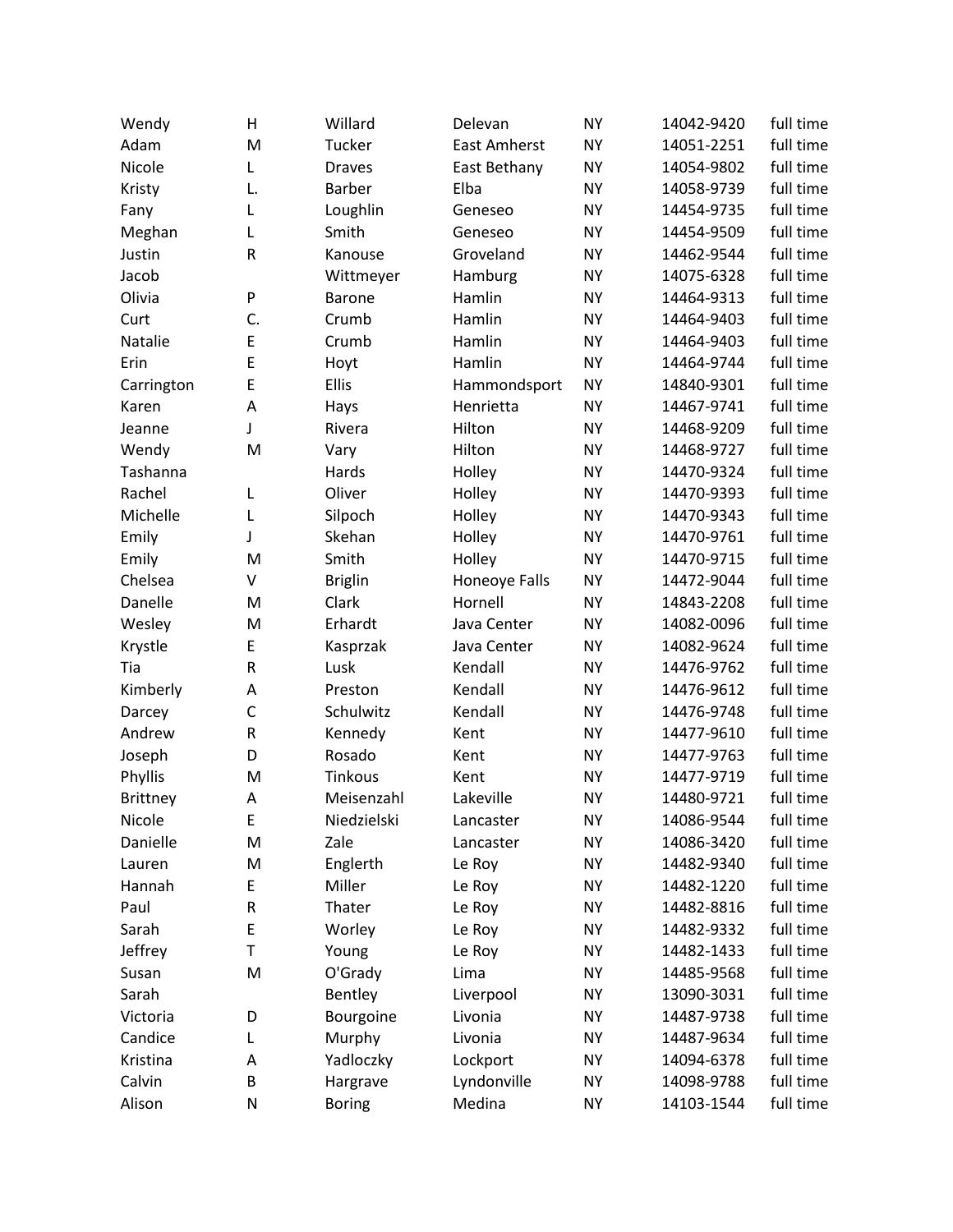| Kimberly        | D            | <b>Brueckner</b> | Medina              | <b>NY</b> | 14103-9436 | full time |
|-----------------|--------------|------------------|---------------------|-----------|------------|-----------|
| Mikaela         | К            | Cherry           | Medina              | <b>NY</b> | 14103-9574 | full time |
| Benjamin        | B            | Howell           | Medina              | <b>NY</b> | 14103-9704 | full time |
| Taylor          |              | Miller           | Medina              | <b>NY</b> | 14103-1511 | full time |
| Haley           | S            | Noreck           | Medina              | <b>NY</b> | 14103-1030 | full time |
| Teisha          | ${\sf R}$    | Riley            | Medina              | <b>NY</b> | 14103-1207 | full time |
| Colby           | D            | Miller           | Middleport          | <b>NY</b> | 14105-1310 | full time |
| Lyle            | $\mathsf{C}$ | Wagner           | Middleport          | <b>NY</b> | 14105-9720 | full time |
| Corey           | W            | Fleming          | <b>Mount Morris</b> | <b>NY</b> | 14510-1209 | full time |
| Sharaisa        | Г            | White            | New York            | <b>NY</b> | 10029-2020 | full time |
| Shantina        | M            | <b>Brewer</b>    | Niagara Falls       | <b>NY</b> | 14305-3147 | full time |
| Alexis          | O            | <b>Buchholz</b>  | Nunda               | <b>NY</b> | 14517-9652 | full time |
| Alyssa          | M            | Recktenwald      | Nunda               | <b>NY</b> | 14517-9749 | full time |
| Shelby          | L            | Smith            | Nunda               | <b>NY</b> | 14517-9728 | full time |
| Adriann         | $\mathsf{T}$ | Murphy           | Oakfield            | <b>NY</b> | 14125-1246 | full time |
| McKenzie        | L            | Perfitt          | Oakfield            | <b>NY</b> | 14125-1101 | full time |
| Kristie         | L            | Scroger          | Oakfield            | <b>NY</b> | 14125-1201 | full time |
| Taylor          | M            | <b>Bunch</b>     | Ogdensburg          | <b>NY</b> | 13669-4340 | full time |
| Michaela        | $\mathsf C$  | Freeman          | Pavilion            | <b>NY</b> | 14525-9620 | full time |
| Meghan          | Г            | Putney           | Perry               | <b>NY</b> | 14530-1317 | full time |
| Elizabeth       | M            | Rice             | Perry               | <b>NY</b> | 14530-1318 | full time |
| Elizabeth       |              | Adkins           | Rochester           | <b>NY</b> | 14624-2001 | full time |
| Malgorzata      |              | Blaszczak        | Rochester           | <b>NY</b> | 14615-3039 | full time |
| Jessica         | Α            | Fennell          | Rochester           | <b>NY</b> | 14604-1182 | full time |
| Sharon          |              | Griffin          | Rochester           | <b>NY</b> | 14626-5328 | full time |
| Christine       | Α            | Hammerl          | Rochester           | <b>NY</b> | 14624-3945 | full time |
| <b>Brittney</b> |              | Hines            | Rochester           | <b>NY</b> | 14616-1601 | full time |
| Tameesha        |              | Largent          | Rochester           | <b>NY</b> | 14626-1852 | full time |
| Corey           | J            | Luty             | Rochester           | <b>NY</b> | 14616-4437 | full time |
| Nicholas        | B            | Rivas            | Rochester           | <b>NY</b> | 14617-3809 | full time |
| Kelly           | D            | Walsh            | Rochester           | <b>NY</b> | 14616-3920 | full time |
| Diamond         |              | Weaver           | Rochester           | <b>NY</b> | 14621-2652 | full time |
| Kaylyn          | N            | Andres           | Sandusky            | <b>NY</b> | 14133-0212 | full time |
| Alex            | M            | Folts            | Shortsville         | NY        | 14548-9766 | full time |
| Maryellen       |              | Crist            | Spencerport         | <b>NY</b> | 14559-9534 | full time |
| Matthew         | J            | Walker           | Springville         | NY        | 14141-1320 | full time |
| Christina       | А            | Woodworth        | Stafford            | NY        | 14143-9505 | full time |
| <b>Brandon</b>  | M            | Daly             | Strykersville       | <b>NY</b> | 14145-9558 | full time |
| Shannon         | M            | Curry            | Tonawanda           | <b>NY</b> | 14150-4310 | full time |
| Faith           | E            | Blackburn        | Victor              | NY        | 14564-9716 | full time |
| <b>Tristin</b>  | R            | Christie         | Warsaw              | <b>NY</b> | 14569-1132 | full time |
| Brittany        | M            | Copeland         | Warsaw              | <b>NY</b> | 14569-9515 | full time |
| Christine       | S            | Lee              | Warsaw              | NY        | 14569-1517 | full time |
| Chelsea         | M            | Miller           | Warsaw              | <b>NY</b> | 14569-9333 | full time |
| Christopher     | Α            | Presuto          | Warsaw              | <b>NY</b> | 14569-1201 | full time |
| Monika          | L            | Gauer            | Wayland             | <b>NY</b> | 14572-9339 | full time |
|                 |              |                  |                     |           |            |           |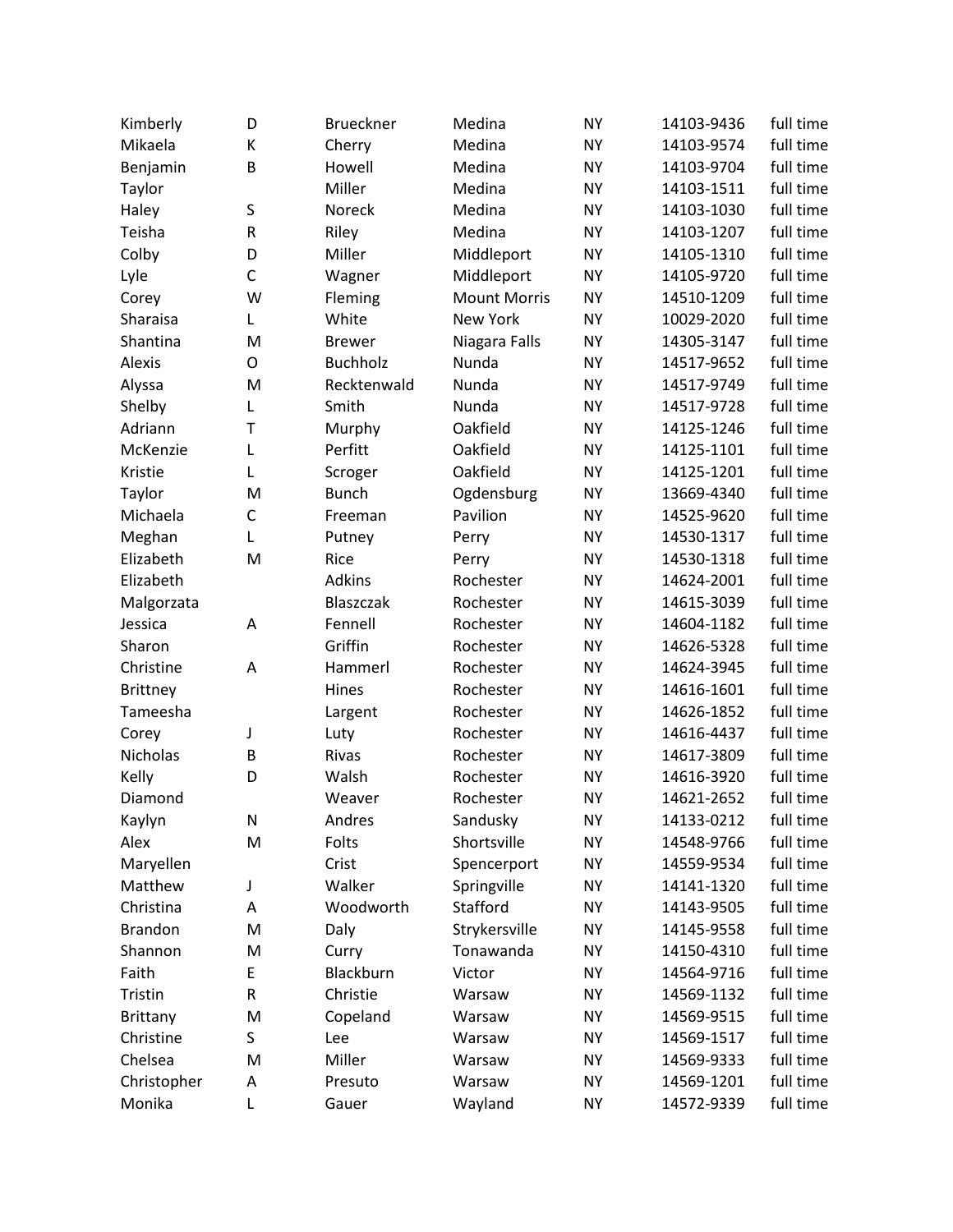| Maranda  |    | Hoffman    | Wayland            | ΝY        | 14572-9586 | full time |
|----------|----|------------|--------------------|-----------|------------|-----------|
| Shane    | A  | Marble     | Wayland            | ΝY        | 14572-9703 | full time |
| Timothy  | M  | Raup       | Wayland            | ΝY        | 14572-1325 | full time |
| Golda    | A  | Robinson   | Wayland            | ΝY        | 14572-9525 | full time |
| Courtney | C  | Smith      | Wayland            | ΝY        | 14572-1201 | full time |
| Melody   | А. | Smith      | Wayland            | ΝY        | 14572-1408 | full time |
| Amber    | N  | Vosburgh   | Wayland            | <b>NY</b> | 14572-9210 | full time |
| Sara     |    | Thompson   | Wyoming            | ΝY        | 14591-9404 | full time |
| Caroline | C  | Leake      | York               | ΝY        | 14592-0144 | full time |
| Evan     |    | Jacob      | <b>Rocky River</b> | <b>OH</b> | 44116-2829 | full time |
| Eric     |    | Villalobos | Ciales             | PR        | 00638-9713 | full time |

## *International Students*

| Veselin  |   | Ocic      | Croatia        | 0 | full time |
|----------|---|-----------|----------------|---|-----------|
| Gareth   | J | Corrigan  | Ireland        | 0 | full time |
| Sayaka   |   | Fukunaga  | Japan          | 0 | full time |
| Mari     |   | Ito       | Japan          | 0 | full time |
| Kentaro  |   | Kawase    | Japan          | 0 | full time |
| Earin    |   | Kwak      | Japan          | 0 | full time |
| Sayaka   |   | Nakagawa  | Japan          | 0 | full time |
| Miyu     |   | Nakai     | Japan          | 0 | full time |
| Chiho    |   | Nakayama  | Japan          | 0 | full time |
| Yuki     |   | Okazaki   | Japan          | 0 | full time |
| Maaya    |   | Sakamoto  | Japan          | 0 | full time |
| Fuka     |   | Shibata   | Japan          | 0 | full time |
| Yurina   |   | Yasutomi  | Japan          | 0 | full time |
| Mako     |   | Yokota    | Japan          | 0 | full time |
| Haruna   |   | Yoshida   | Japan          | 0 | full time |
| Elsa     | M | Andersson | Sweden         | 0 | full time |
| Mitchell | P | Robinson  | United Kingdom | 0 | full time |

## *PART-TIME*

| Zaina    |    | Siraj         | Albany    | <b>NY</b> | 12205-2546 | parttime |
|----------|----|---------------|-----------|-----------|------------|----------|
| Tyler    | Τ  | Climenhaga    | Albion    | ΝY        | 14411-9043 | parttime |
| Jacob    | C  | Dollard       | Alden     | <b>NY</b> | 14004-9212 | parttime |
| Dylan    |    | Kerl          | Alden     | ΝY        | 14004-9604 | parttime |
| Julie    | М  | Neale         | Alexander | <b>NY</b> | 14005-9777 | parttime |
| Eric     | C  | Raines        | Alexander | <b>NY</b> | 14005-9701 | parttime |
| Sommer   | R  | Weatherbee    | Alexander | <b>NY</b> | 14005-9703 | parttime |
| Amanda   |    | Fuller        | Arcade    | ΝY        | 14009-9735 | parttime |
| Michelle | R  | Martin-Kaiser | Arcade    | <b>NY</b> | 14009-1032 | parttime |
| Melinda  | P  | Murcin        | Arcade    | ΝY        | 14009-9549 | parttime |
| Laura    | A  | Neri          | Arcade    | <b>NY</b> | 14009-1401 | parttime |
| Amy      | L. | Snyder        | Arcade    | <b>NY</b> | 14009-1007 | parttime |
| Marina   | E  | Rosario       | Atlanta   | <b>NY</b> | 14808-9726 | parttime |
| Lavon    |    | Cox           | Attica    | <b>NY</b> | 14011-0149 | parttime |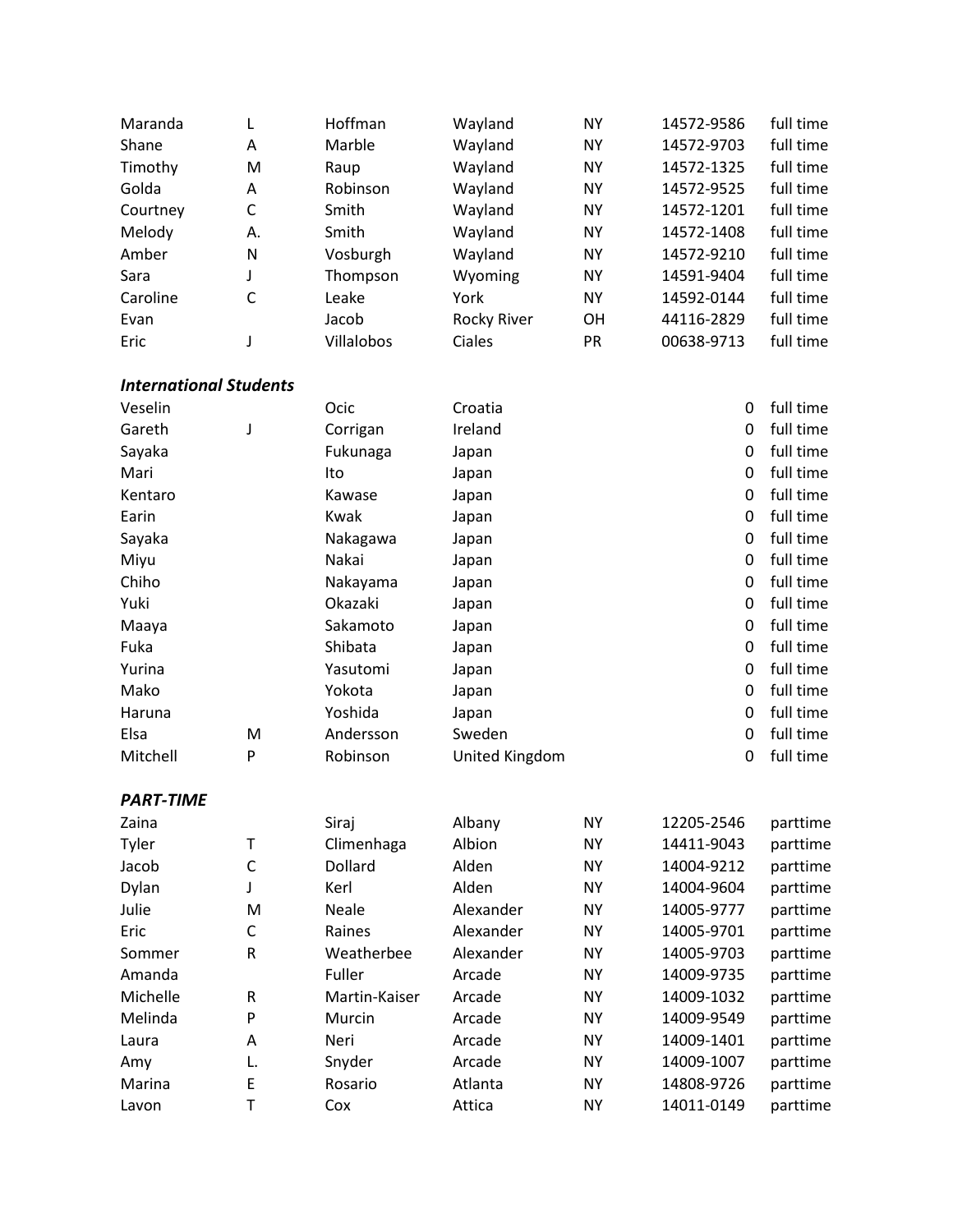| <b>Brittany</b> | Α         | Jutze          | Attica                 | <b>NY</b> | 14011-1200 | parttime |
|-----------------|-----------|----------------|------------------------|-----------|------------|----------|
| Michael         |           | Manusia        | Attica                 | <b>NY</b> | 14011-1251 | parttime |
| Ashley          |           | Pickard        | Attica                 | <b>NY</b> | 14011-1044 | parttime |
| Christina       | А         | Schuster       | Attica                 | <b>NY</b> | 14011-1202 | parttime |
| Jenna           | M         | Wojdan         | Attica                 | <b>NY</b> | 14011-9625 | parttime |
| Kelli           | A         | Megliore       | Avon                   | <b>NY</b> | 14414-1034 | parttime |
| Richard         | R.        | Biegasiewicz   | Batavia                | <b>NY</b> | 14020-2913 | parttime |
| Tyler           | J         | Crawford       | Batavia                | <b>NY</b> | 14020-1331 | parttime |
| Kelly           | M         | Dombrowski     | Batavia                | <b>NY</b> | 14020-2431 | parttime |
| Sarah           | J         | Fleming        | <b>Batavia</b>         | <b>NY</b> | 14020-2908 | parttime |
| Tyler           | B         | Janes          | Batavia                | <b>NY</b> | 14020-1815 | parttime |
| Ashley          | M         | Lund           | Batavia                | <b>NY</b> | 14020-2940 | parttime |
| Anna            | M         | Palillo        | <b>Batavia</b>         | <b>NY</b> | 14020-1612 | parttime |
| Jennifer        | L         | Lacy           | Bergen                 | <b>NY</b> | 14416-9409 | parttime |
| Kristen         | A         | Maggiulli      | Bergen                 | <b>NY</b> | 14416-9734 | parttime |
| Kelley          | M         | Doolin         | Berne                  | <b>NY</b> | 12023-2504 | parttime |
| Lori            | R         | Crandall       | <b>Bliss</b>           | <b>NY</b> | 14024-9403 | parttime |
| Shauna          | L         | Vogt           | Bloomfield             | <b>NY</b> | 14469-9407 | parttime |
| Donald          | M         | Schiffer       | <b>Bolivar</b>         | <b>NY</b> | 14715-9625 | parttime |
| Charlotte       | А.        | Charles        | <b>Brockport</b>       | <b>NY</b> | 14420-1465 | parttime |
| Anthony         | D         | Piano          | Brockport              | <b>NY</b> | 14420-9483 | parttime |
| Walker          | J         | Vivian         | Brockport              | <b>NY</b> | 14420-2409 | parttime |
| Tyler           | D         | Wandel         | Brockport              | <b>NY</b> | 14420-9753 | parttime |
| Carrie          | L         | Bardo          | <b>Buffalo</b>         | <b>NY</b> | 14219-2841 | parttime |
| Shawnte         | ${\sf R}$ | Dotson         | <b>Buffalo</b>         | <b>NY</b> | 14228-2735 | parttime |
| Rui             |           | Gao            | <b>Buffalo</b>         | <b>NY</b> | 14228-3203 | parttime |
| Richard         | J         | Rivera         | <b>Buffalo</b>         | <b>NY</b> | 14218-1620 | parttime |
| Stephanie       | К         | Sikorski       | <b>Buffalo</b>         | <b>NY</b> | 14220-1631 | parttime |
| Kelly           | J         | Hulbert        | Caledonia              | <b>NY</b> | 14423-9779 | parttime |
| Lauren          | S         | Martin         | Caledonia              | <b>NY</b> | 14423-9549 | parttime |
| Suzanne         | M         | Dewey          | Canisteo               | <b>NY</b> | 14823-1322 | parttime |
| Robert          | L         | Cope           | Churchville            | <b>NY</b> | 14428-9327 | parttime |
| Emma            | R         | Lynch          | Churchville            | <b>NY</b> | 14428-9406 | parttime |
| Jennifer        | L         | Manley         | Churchville            | <b>NY</b> | 14428-9318 | parttime |
| Tara            | A         | <b>Beckens</b> | <b>Clifton Springs</b> | <b>NY</b> | 14432-9791 | parttime |
| <b>Bradley</b>  | E         | Langerman      | Cohocton               | <b>NY</b> | 14826-9425 | parttime |
|                 |           | Lindner-       |                        |           |            |          |
| Patti           | Α         | <b>Strange</b> | Corfu                  | <b>NY</b> | 14036-9510 | parttime |
| Jose            | R.        | Santini        | Corfu                  | <b>NY</b> | 14036-0374 | parttime |
| Lori            | Ann       | Santini        | Corfu                  | <b>NY</b> | 14036-9697 | parttime |
| Carrie          | Α         | White          | Dalton                 | <b>NY</b> | 14836-9722 | parttime |
| Megan           | F         | O'Brien        | Dansville              | <b>NY</b> | 14437-9782 | parttime |
| Christina       | Α         | Haniszewski    | Darien Center          | <b>NY</b> | 14040-9520 | parttime |
| Andrea          | L         | Nicaud         | Delevan                | <b>NY</b> | 14042-0157 | parttime |
| Catherine       | E         | Sink           | Delevan                | <b>NY</b> | 14042-9465 | parttime |
| Suzanna         |           | Ball           | East Aurora            | <b>NY</b> | 14052-9568 | parttime |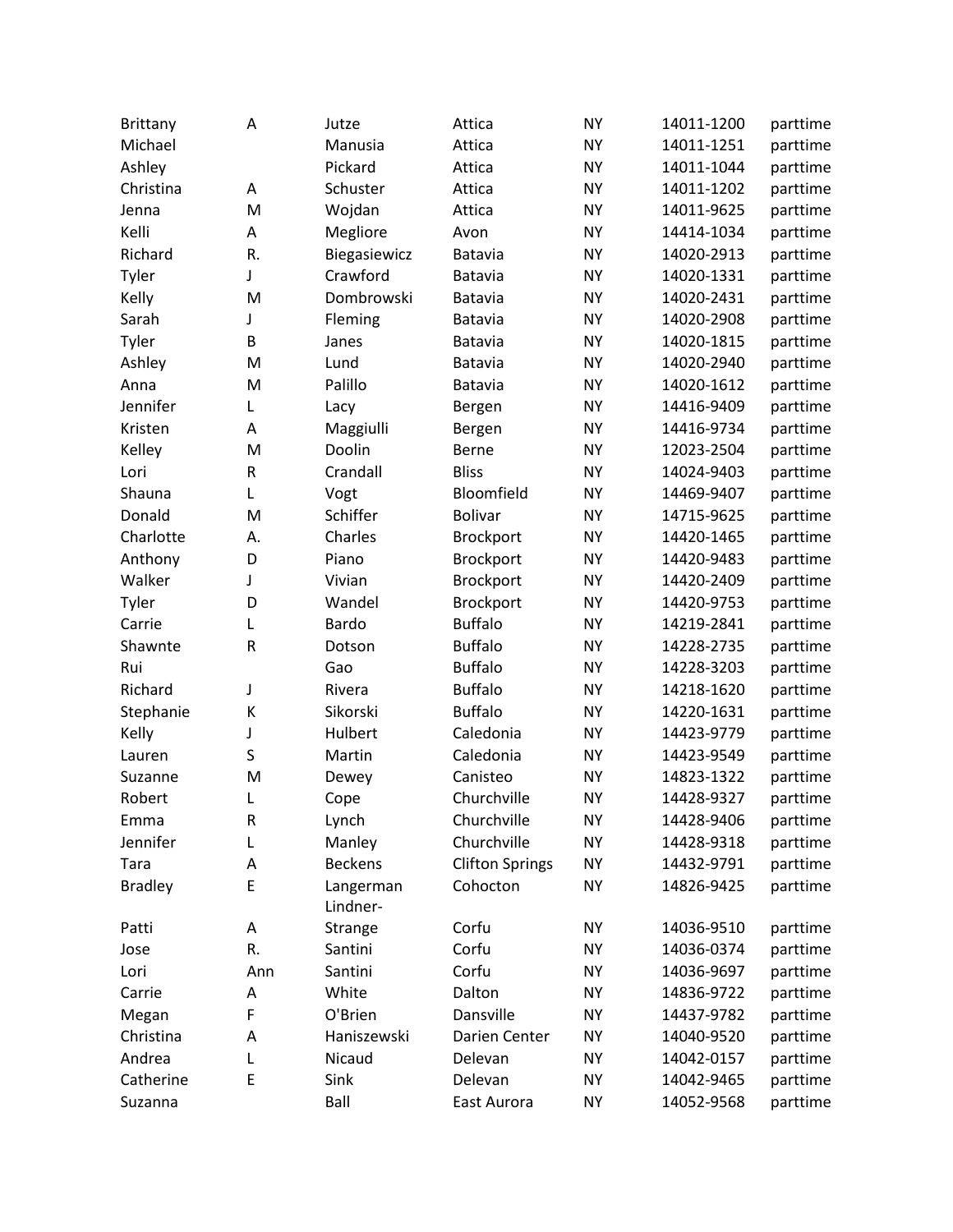| Kaleigh         | M            | Hinkson        | East Bethany        | <b>NY</b> | 14054-9796 | parttime |
|-----------------|--------------|----------------|---------------------|-----------|------------|----------|
| Emily           | E            | Pelton         | East Bethany        | <b>NY</b> | 14054-9770 | parttime |
| <b>Travis</b>   | M            | Schmieder      | East Bethany        | <b>NY</b> | 14054-9728 | parttime |
| James           | M            | Diehl          | Elba                | <b>NY</b> | 14058      | parttime |
| <b>Brian</b>    |              | Reed           | Elba                | <b>NY</b> | 14058-0069 | parttime |
| Rachael         | Г            | Volpe          | Elba                | <b>NY</b> | 14058-9537 | parttime |
| Amy             | M            | Chiu           | Fillmore            | <b>NY</b> | 14735-8713 | parttime |
| Holly           | L            | LaGeorge       | Fillmore            | <b>NY</b> | 14735-8753 | parttime |
| Kyle            |              | Tonaus         | Fillmore            | <b>NY</b> | 14735-0132 | parttime |
| Jessica         | $\mathsf{C}$ | Delude         | Freedom             | <b>NY</b> | 14065-9706 | parttime |
| Charles         | E            | Leonard        | Gasport             | <b>NY</b> | 14067-9306 | parttime |
| Justin          | $\mathsf{T}$ | Campbell       | Geneseo             | <b>NY</b> | 14454-9713 | parttime |
| Shelby          | L            | Bowman         | Hamlin              | <b>NY</b> | 14464-9125 | parttime |
| Kristin         | L            | Kashmer        | Hammondsport        | <b>NY</b> | 14840-9752 | parttime |
| Angela          | $\mathsf R$  | Mosca          | Henrietta           | <b>NY</b> | 14467-9753 | parttime |
| Tamara          | A            | Blanchard      | Hilton              | <b>NY</b> | 14468-9733 | parttime |
| Elizabeth       | A            | <b>Burandt</b> | Holland             | <b>NY</b> | 14080-9620 | parttime |
| Alicia          | E            | Ford           | Holley              | <b>NY</b> | 14470-1135 | parttime |
| Rebekah         | M            | Hoak           | Holley              | <b>NY</b> | 14470-9790 | parttime |
| Sarah           | ${\sf R}$    | Lonski         | Holley              | <b>NY</b> | 14470-9030 | parttime |
| Cassandra       | L            | Neumann        | Holley              | <b>NY</b> | 14470-9770 | parttime |
| Courtney        | Τ            | Strickland     | Holley              | <b>NY</b> | 14470-9028 | parttime |
| <b>Breannah</b> | ${\sf R}$    | Smith          | Honeoye             | <b>NY</b> | 14471-9635 | parttime |
| Clinton         |              | Anthony        | Jamaica             | <b>NY</b> | 11432-5800 | parttime |
| Tiffini         | L            | Cooper         | Kendall             | <b>NY</b> | 14476-9759 | parttime |
| Kalee           | A            | Galletta       | Kent                | <b>NY</b> | 14477-9716 | parttime |
| Michelle        | M            | Roncone        | Lancaster           | <b>NY</b> | 14086-9487 | parttime |
| Alexis          | M            | Kurtz-Werth    | Leroy               | <b>NY</b> | 14482-1020 | parttime |
| Angela          | $\mathsf{C}$ | Roster         | Leroy               | <b>NY</b> | 14482-9305 | parttime |
| Richard         | D            | Sia            | Leroy               | <b>NY</b> | 14482-1502 | parttime |
| Zach            | M            | Sovocool       | Leroy               | <b>NY</b> | 14482-1314 | parttime |
| Courtney        | А            | Chichester     | Livonia             | <b>NY</b> | 14487-9721 | parttime |
| Kayla           | Ε            | Koch           | Livonia             | <b>NY</b> | 14487-9321 | parttime |
| Bambi           | L            | Heideman       | Lyndonville         | <b>NY</b> | 14098-9676 | parttime |
| Robin           | Α.           | Alexander      | Medina              | <b>NY</b> | 14103      | parttime |
| Alissa          | N            | Anderson       | Medina              | <b>NY</b> | 14103-9748 | parttime |
| Kimberly        | P            | Eick           | Medina              | <b>NY</b> | 14103-9574 | parttime |
| Amy             | E            | Jackson        | Medina              | <b>NY</b> | 14103-1236 | parttime |
| April           | M            | Schultz        | Medina              | <b>NY</b> | 14103-9602 | parttime |
| Matthew         | J            | DaBella        | Middleport          | NY        | 14105-9303 | parttime |
| Neil            | F            | Gillotti       | Middleport          | <b>NY</b> | 14105-1216 | parttime |
| Alysha          | M            | Grasby         | <b>Mount Morris</b> | <b>NY</b> | 14510-9770 | parttime |
| <b>Brianna</b>  | C            | Slane          | <b>Mount Morris</b> | <b>NY</b> | 14510-1313 | parttime |
| Miguel          | Α            | Paulino        | Mount Vernon        | <b>NY</b> | 10550-2471 | parttime |
| Jessica         | Α            | Kelly          | <b>Naples</b>       | <b>NY</b> | 14512-9751 | parttime |
| Aleiah          | E            | <b>Brunner</b> | North Java          | <b>NY</b> | 14113-9721 | parttime |
|                 |              |                |                     |           |            |          |